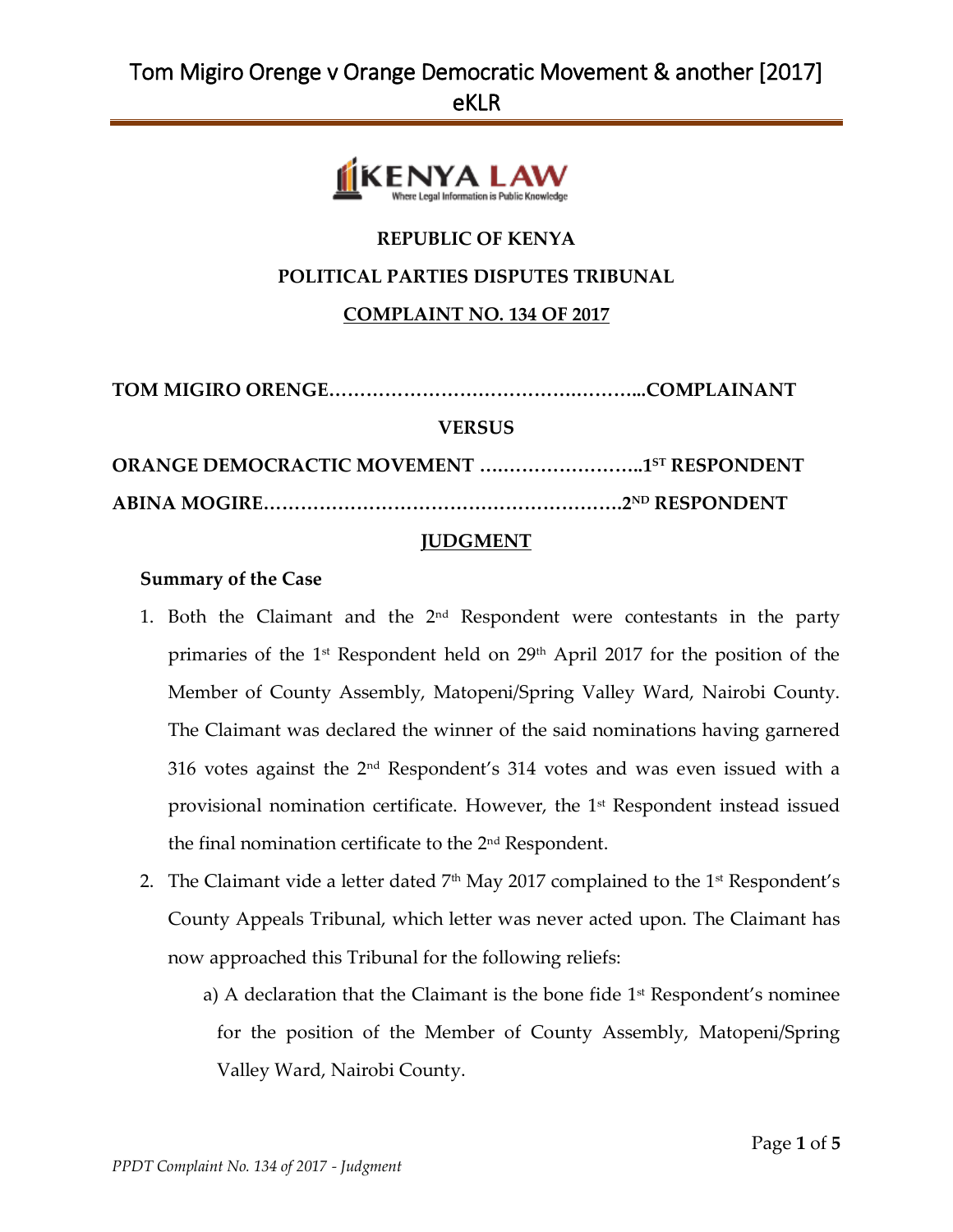- b) A declaration that the award of the nomination certificate to the  $2<sup>nd</sup>$ Respondent or any other person other than the Claimant as the  $1<sup>st</sup>$ Respondent's nominee for the position of the Member of County Assembly, Matopeni/Spring Valley Ward, Nairobi County, if any, is null and void.
- c) An order compelling the  $1<sup>st</sup>$  Respondent to issue the Claimant with the final nomination certificate for the position of the Member of County Assembly, Matopeni/Spring Valley Ward, Nairobi County.
- 3. In reply, the 2nd Respondent opposed the Claimant's case and implored this Tribunal to dismiss the same saying that he, the 2nd Respondent, was the winner of the 1st Respondent's party primaries having got 322 against the Claimant's 316 votes as per the purported copy of a letter of one Dick Opata who was the Returning Officer of Embakasi Central Constituency. The 2<sup>nd</sup> Respondent was also issued with a provisional nomination certificate.

### **Issues for Determination**

The primary issue is whether it was the Claimant or the  $2<sup>nd</sup>$  Respondent who won the 1 st Respondent's party primaries for the position of the Member of County Assembly, Matopeni/Spring Valley Ward, Nairobi County.

### **Analysis**

4. This issue calls into the question the credibility of the  $1<sup>st</sup>$  Respondent's nomination process to determine the nominee for the position of the Member of County Assembly, Matopeni/Spring Valley Ward, Nairobi County. For an election exercise to be said to have been free and fair, the following conditions must be met, namely: the electors must have voted through secret balloting, free from violence, intimidation and improper influence or corruption, conducted by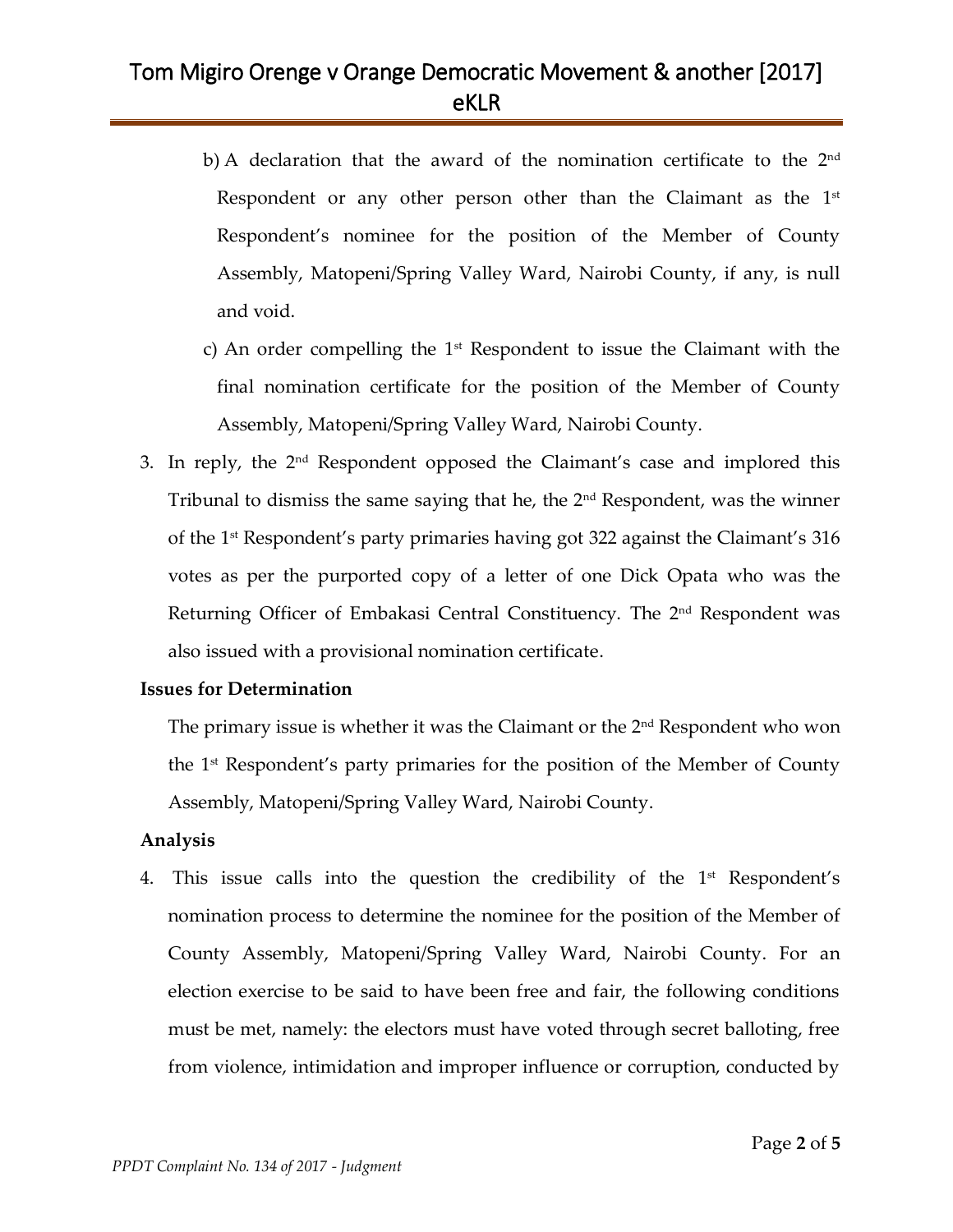an independent body, transparent and administered in an impartial, neutral, efficient, accurate and accountable manner.

- 5. These requirements also underlie the citizens' rights and freedoms contained in *Article 38* of the *Constitution of Kenya, 2010,* and as such, are binding on a political party's nomination exercise. *Article 38* guarantees the right of every citizen to make political choices, which includes the rights to form and participate in the activities of a political party. In this regard, one has the right to take part in a free, fair and regular elections based on universal suffrage and the free expression of will to vie for any office of any political party to which such a person is a member.
- 6. To this end, *Article 91 (1) (d)* of the Constitution specifically obligates political parties in Kenya to abide by the democratic principles of good governance, promote and practice democracy through regular, fair and free elections within the party.
- 7. To fulfil these constitutional requirements, *section 9* of the *Political Parties Act, 2011* read together with the *Second Schedule* of the same sets out the key issues that must be contained in the constitutions of all duly registered political parties in Kenya. The relevant point for our purposes in the matter is the rule that a political party constitution must establish guidelines for, among other things, the nomination of candidates for elections.
- 8. The 1st Respondent's nomination rules also guarantee the rights and freedoms of their members to a free, fair and credible elections. Indeed, it is in doubt that  $1<sup>st</sup>$ Respondent conducted party primaries on 29<sup>th</sup> April 2017 with the goal to determine the nominee for the County Assembly Member, Matopeni/Spring Valley Ward, Nairobi County.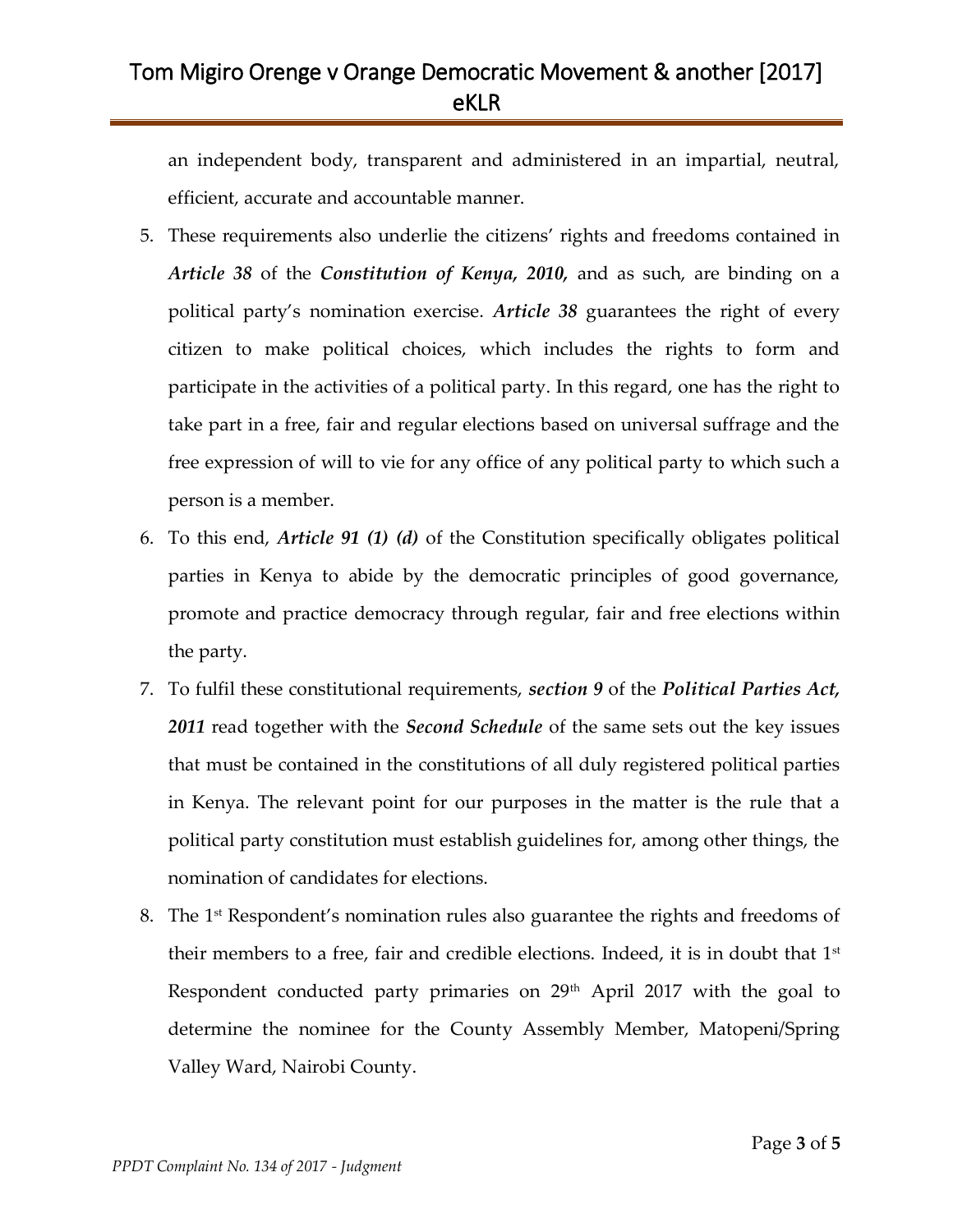- 9. As a political party that is duly registered in Kenya, the  $1<sup>st</sup>$  Respondent owes to its members the obligation to conduct a free, fair and credible nomination process. This meant, among other things, that the exercise ought to have been credible and accurate results of the same recorded by the Returning Officer.
- 10. However, upon the perusal of the evidence before us, we were unable to find any credible evidence to support the contention that Returning Officer accurately recorded the results of the nomination. For this reason, it is difficult verifying the results alleged by both the Claimant and the 2nd Respondent. Put differently, it is not clear as to who, between the Claimant and the 2nd Respondent won the 1st Respondent's nomination exercise for the position of the County Assembly Member, Matopeni/Spring Valley Ward, Nairobi County.

### **Orders**

- 11. For the reasons advanced above, this Tribunal orders as follows:
	- *a) That the 1st Respondent be and is hereby restrained from issuing the final nomination certificate to any other person for the position of the Member of County Assembly Matopeni/Spring Valley Ward, Nairobi County.*
	- *b) That, in the event that the 1st Respondent has issued the final nomination certificate to the 2nd Respondent or any another individual for the position of the Member of County Assembly, Matopeni/Spring Valley Ward, Nairobi County, the same is hereby declared null and void.*
	- *c) That the 1st Respondent be and is hereby ordered to conduct fresh nominations for the position of the Member of County Assembly, Matopeni/Spring Valley Ward, Nairobi County within 24 hours of this judgment forthwith.*
	- *d) No orders as to cost in order to foster party unity, growth and democracy. Orders accordingly.*